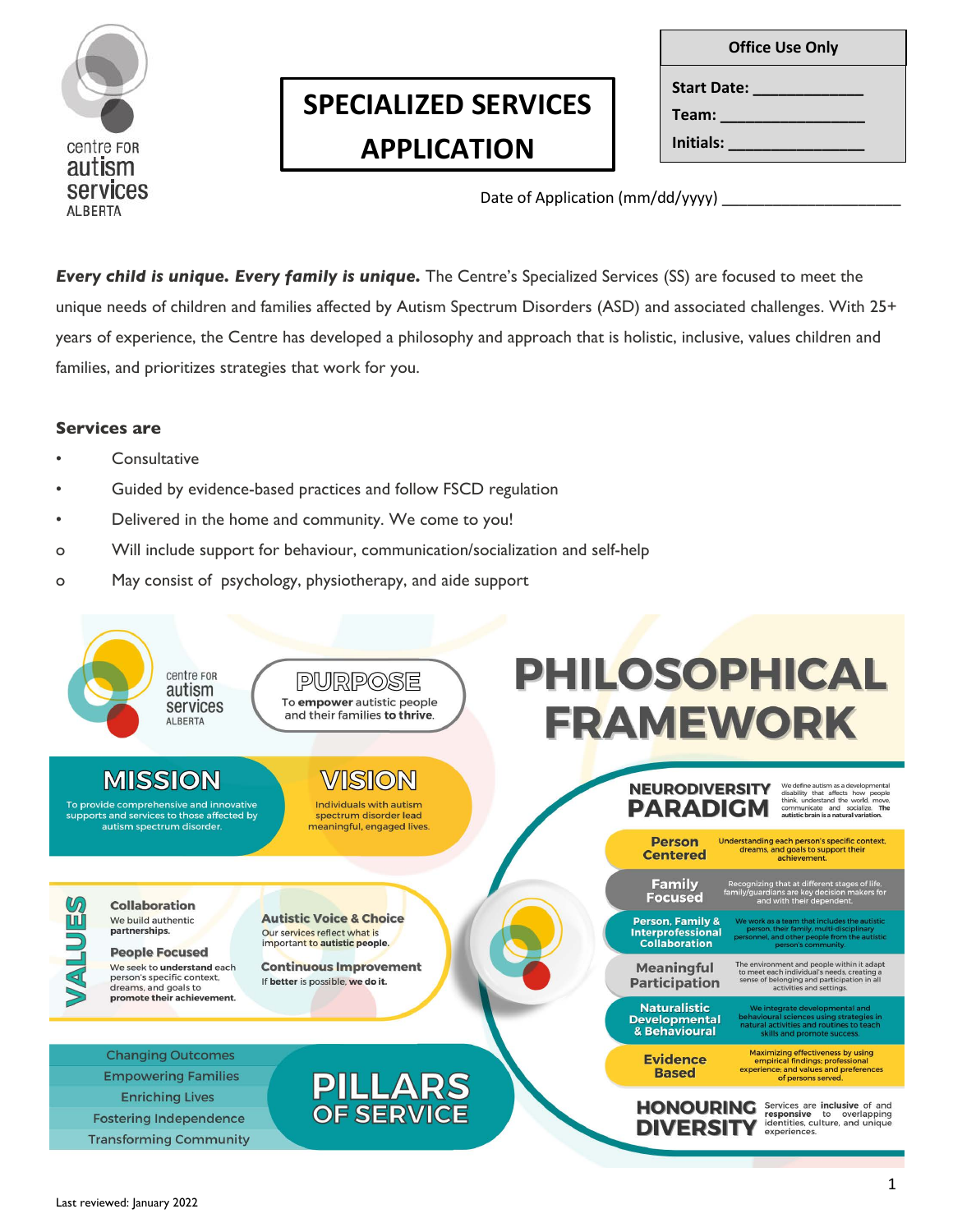| <b>CHILD'S INFORMATION</b>                                                                                                                                                                                                                                         |                              |                                |                |                                                                                                                                                                                                                               |  |                                 |  |  |  |
|--------------------------------------------------------------------------------------------------------------------------------------------------------------------------------------------------------------------------------------------------------------------|------------------------------|--------------------------------|----------------|-------------------------------------------------------------------------------------------------------------------------------------------------------------------------------------------------------------------------------|--|---------------------------------|--|--|--|
| <b>CHILD'S LAST NAME</b>                                                                                                                                                                                                                                           |                              | <b>CHILD'S FIRST NAME</b>      |                |                                                                                                                                                                                                                               |  |                                 |  |  |  |
|                                                                                                                                                                                                                                                                    |                              |                                |                |                                                                                                                                                                                                                               |  |                                 |  |  |  |
| <b>BIRTH CERTIFICATE #</b><br>GENDER (please choose one)<br>Male O Female ONon-binary O                                                                                                                                                                            |                              | DATE OF BIRTH (mm/dd/yyyy)     |                |                                                                                                                                                                                                                               |  |                                 |  |  |  |
| <b>ADDRESS</b>                                                                                                                                                                                                                                                     |                              | <b>CITY</b>                    |                | <b>PROVINCE</b>                                                                                                                                                                                                               |  | POSTAL CODE                     |  |  |  |
| Has your child gone through Preschool Assessment Services                                                                                                                                                                                                          |                              |                                |                | IF YES, DATE OF ASSESSMENT (mm/dd/yyyy)                                                                                                                                                                                       |  |                                 |  |  |  |
| (PAS) at the Glenrose?( $\sqrt{ }$ )<br> Yes                                                                                                                                                                                                                       | lNo                          |                                |                |                                                                                                                                                                                                                               |  |                                 |  |  |  |
| IF NO, PLACE YOUR CHILD WAS ASSESSED                                                                                                                                                                                                                               |                              |                                |                |                                                                                                                                                                                                                               |  | DATE OF ASSESSMENT (mm/dd/yyyy) |  |  |  |
| <b>FAMILY SUPPORT FOR CHILDREN WITH DISABILITIES (FSCD) INFORMATION</b>                                                                                                                                                                                            |                              |                                |                |                                                                                                                                                                                                                               |  |                                 |  |  |  |
| Have you been approved for Specialized Services (SS)?                                                                                                                                                                                                              | Yes $\Box$<br>No.            | ⊓                              |                | IF YES, WHEN (mm/dd/yyyy)                                                                                                                                                                                                     |  |                                 |  |  |  |
|                                                                                                                                                                                                                                                                    |                              |                                |                |                                                                                                                                                                                                                               |  |                                 |  |  |  |
| If No, where in the process are you?                                                                                                                                                                                                                               |                              |                                |                |                                                                                                                                                                                                                               |  |                                 |  |  |  |
| Information sent to FSCD, waiting for response                                                                                                                                                                                                                     | Information not sent to FSCD |                                |                | Other and the contract of the contract of the contract of the contract of the contract of the contract of the contract of the contract of the contract of the contract of the contract of the contract of the contract of the |  |                                 |  |  |  |
| Have you ever received Specialised Services (SS) in the past?                                                                                                                                                                                                      |                              |                                |                |                                                                                                                                                                                                                               |  |                                 |  |  |  |
| YES NO   If YES: Start Date                                                                                                                                                                                                                                        |                              |                                |                |                                                                                                                                                                                                                               |  |                                 |  |  |  |
| Have you ever received FSCD funded Behavioral / Developmental Supports (BDS) in the past?                                                                                                                                                                          |                              |                                |                |                                                                                                                                                                                                                               |  |                                 |  |  |  |
| Don't Know $\Box$<br>YES $\square$ NO $\square$<br>If YES: Start Date                                                                                                                                                                                              |                              |                                |                |                                                                                                                                                                                                                               |  |                                 |  |  |  |
| <b>FSCD NUMBER</b>                                                                                                                                                                                                                                                 | <b>CASE WORKER'S NAME</b>    |                                |                |                                                                                                                                                                                                                               |  |                                 |  |  |  |
|                                                                                                                                                                                                                                                                    |                              |                                |                |                                                                                                                                                                                                                               |  |                                 |  |  |  |
| <b>PARENT(S) / GUARDIAN(S) INFORMATION</b>                                                                                                                                                                                                                         |                              |                                |                |                                                                                                                                                                                                                               |  |                                 |  |  |  |
| PARENT/GUARDIAN NAME (First name, Last name)<br>$\Box$                                                                                                                                                                                                             |                              | 2)                             |                | PARENT/GUARDIAN NAME (First name, Last name)                                                                                                                                                                                  |  |                                 |  |  |  |
| HOME PHONE NUMBER   CELL PHONE NUMBER                                                                                                                                                                                                                              | <b>WORK PHONE NUMBER</b>     | <b>HOME PHONE NUMBER</b>       |                | <b>CELL PHONE NUMBER</b>                                                                                                                                                                                                      |  | <b>WORK PHONE NUMBER</b>        |  |  |  |
|                                                                                                                                                                                                                                                                    |                              |                                |                |                                                                                                                                                                                                                               |  |                                 |  |  |  |
| <b>EMAIL ADDRESS</b><br><b>EMAIL ADDRESS</b>                                                                                                                                                                                                                       |                              |                                |                |                                                                                                                                                                                                                               |  |                                 |  |  |  |
| <b>OCCUPATION</b><br>PLACE OF EMPLOYMENT<br><b>OCCUPATION</b><br>PLACE OF EMPLOYMENT                                                                                                                                                                               |                              |                                |                |                                                                                                                                                                                                                               |  |                                 |  |  |  |
|                                                                                                                                                                                                                                                                    |                              |                                |                |                                                                                                                                                                                                                               |  |                                 |  |  |  |
| <b>CURRENTLY WORKING?</b> $(\sqrt{)}$                                                                                                                                                                                                                              |                              | CURRENTLY WORKING? $(\sqrt{})$ |                |                                                                                                                                                                                                                               |  |                                 |  |  |  |
| $\mathsf{YES} \qquad \mathsf{NO} \qquad \mathsf{If} \ \mathsf{Yes} \colon \mathsf{Full}\text{-}\mathsf{Time} \qquad \mathsf{Part}\text{-}\mathsf{Time} \qquad \mathsf{Shift} \ \mathsf{work} \qquad \qquad$<br>YES NO If Yes: Full-Time<br>Part-Time<br>Shift work |                              |                                |                |                                                                                                                                                                                                                               |  |                                 |  |  |  |
| AVAILABILITY FOR STAFF VISITS: (check all that apply- $\sqrt{}$ )<br>AVAILABILITY FOR STAFF VISITS: (check all that apply- $\sqrt{ }$ )                                                                                                                            |                              |                                |                |                                                                                                                                                                                                                               |  |                                 |  |  |  |
| <b>MORNING</b><br><b>AFTERNOON</b>                                                                                                                                                                                                                                 | <b>EVENING</b>               |                                | <b>MORNING</b> | <b>AFTERNOON</b>                                                                                                                                                                                                              |  | <b>EVENING</b>                  |  |  |  |
| <b>MONDAY</b>                                                                                                                                                                                                                                                      |                              | <b>MONDAY</b>                  |                |                                                                                                                                                                                                                               |  |                                 |  |  |  |
| <b>TUESDAY</b>                                                                                                                                                                                                                                                     |                              | <b>TUESDAY</b>                 |                |                                                                                                                                                                                                                               |  |                                 |  |  |  |
| WEDNESDAY<br><b>THURSDAY</b>                                                                                                                                                                                                                                       |                              | WEDNESDAY<br><b>THURSDAY</b>   |                |                                                                                                                                                                                                                               |  |                                 |  |  |  |
| <b>FRIDAY</b>                                                                                                                                                                                                                                                      |                              | <b>FRIDAY</b>                  |                |                                                                                                                                                                                                                               |  |                                 |  |  |  |
| SATURDAY                                                                                                                                                                                                                                                           |                              | SATURDAY                       |                |                                                                                                                                                                                                                               |  |                                 |  |  |  |
| SUNDAY                                                                                                                                                                                                                                                             |                              | SUNDAY                         |                |                                                                                                                                                                                                                               |  |                                 |  |  |  |
| LANGUAGE FLUENCY AND CULTURAL IDENTIFICATION IS USED TO HELP WITH STAFF PLACEMENT & SUPPORT NEEDS                                                                                                                                                                  |                              |                                |                |                                                                                                                                                                                                                               |  |                                 |  |  |  |
| PRIMARY LANGUAGE SPOKEN                                                                                                                                                                                                                                            |                              | PRIMARY LANGUAGE SPOKEN        |                |                                                                                                                                                                                                                               |  |                                 |  |  |  |
| OTHER LANGUAGES SPOKEN                                                                                                                                                                                                                                             |                              | OTHER LANGUAGES SPOKEN         |                |                                                                                                                                                                                                                               |  |                                 |  |  |  |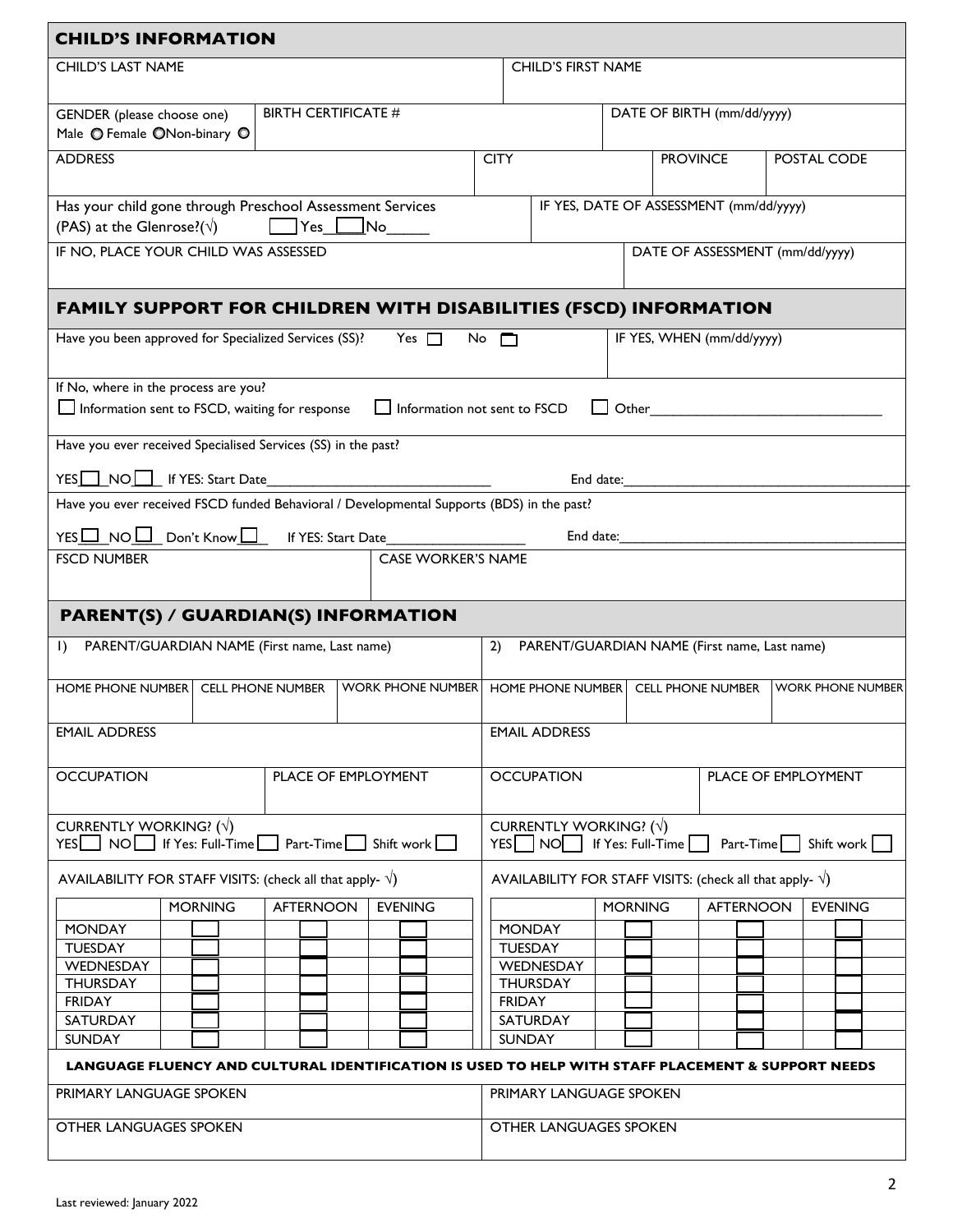| IF ENGLISH AS SECOND LANGUAGE: (circle one)<br>IF ENGLISH AS SECOND LANGUAGE: (select one)                                                                                                                          |                                                                                                                                                                          |                                           |  |                                                                               |            |                                               |  |  |
|---------------------------------------------------------------------------------------------------------------------------------------------------------------------------------------------------------------------|--------------------------------------------------------------------------------------------------------------------------------------------------------------------------|-------------------------------------------|--|-------------------------------------------------------------------------------|------------|-----------------------------------------------|--|--|
|                                                                                                                                                                                                                     | Little to none $\bigcirc$ Basic skills $\bigcirc$<br>Speak fluently O<br>Little to none $\bigcirc$ Basic skills $\bigcirc$ Speak fluently $\bigcirc$<br>Write English? Y |                                           |  |                                                                               |            |                                               |  |  |
| Read English? ( $\sqrt{$ ) Y $\sqrt{ }$<br>N<br><b>IDENTIFIED CULTURE / RELIGION / ETHNICITY</b>                                                                                                                    |                                                                                                                                                                          | N.<br>LENGTH OF TIME IN CANADA            |  | Read English? ( $\sqrt{) Y \Box$<br>IDENTIFIED CULTURE / RELIGION / ETHNICITY | $N \Gamma$ | Write in English?<br>LENGTH OF TIME IN CANADA |  |  |
|                                                                                                                                                                                                                     |                                                                                                                                                                          |                                           |  |                                                                               |            |                                               |  |  |
| <b>FAMILY INFORMATION</b>                                                                                                                                                                                           |                                                                                                                                                                          |                                           |  |                                                                               |            |                                               |  |  |
| Who has legal decision making authority for the child?                                                                                                                                                              |                                                                                                                                                                          |                                           |  |                                                                               |            |                                               |  |  |
| Who has legal custody of the child?                                                                                                                                                                                 |                                                                                                                                                                          |                                           |  |                                                                               |            |                                               |  |  |
| Custody arrangements, if applicable. Please explain and attach documents                                                                                                                                            |                                                                                                                                                                          |                                           |  |                                                                               |            |                                               |  |  |
| Name of person(s) the child may <b>NOT</b> be released to:                                                                                                                                                          |                                                                                                                                                                          |                                           |  |                                                                               |            |                                               |  |  |
| PEOPLE WHO RESIDE IN CHILD'S HOME (check all that apply)                                                                                                                                                            |                                                                                                                                                                          |                                           |  |                                                                               |            |                                               |  |  |
| <b>CHECK ALL THAT APPLY</b>                                                                                                                                                                                         |                                                                                                                                                                          | <b>LIST NAMES AND AGES AS APPROPRIATE</b> |  |                                                                               |            |                                               |  |  |
| Parent 1                                                                                                                                                                                                            |                                                                                                                                                                          |                                           |  |                                                                               |            |                                               |  |  |
| Parent <sub>2</sub>                                                                                                                                                                                                 |                                                                                                                                                                          |                                           |  |                                                                               |            |                                               |  |  |
| Siblings                                                                                                                                                                                                            |                                                                                                                                                                          |                                           |  |                                                                               |            |                                               |  |  |
| Grandparents                                                                                                                                                                                                        |                                                                                                                                                                          |                                           |  |                                                                               |            |                                               |  |  |
| Aunt/Uncle                                                                                                                                                                                                          |                                                                                                                                                                          |                                           |  |                                                                               |            |                                               |  |  |
| Others                                                                                                                                                                                                              |                                                                                                                                                                          |                                           |  |                                                                               |            |                                               |  |  |
| <b>EARLY CHILDHOOD SERVICES (ECS) INFORMATION</b>                                                                                                                                                                   |                                                                                                                                                                          |                                           |  |                                                                               |            |                                               |  |  |
| Has your child ever received Early Childhood Supports                                                                                                                                                               |                                                                                                                                                                          |                                           |  | FOR HOW MANY YEARS?                                                           |            | YEAR OF CURRENT OR PREVIOUS PUF:              |  |  |
|                                                                                                                                                                                                                     | - Program Unit Funding (PUF)?                                                                                                                                            |                                           |  |                                                                               |            |                                               |  |  |
| <b>YES</b><br><b>NO</b><br>NAME OF PRESCHOOL(S) OR KINDERGARTEN(S)                                                                                                                                                  |                                                                                                                                                                          |                                           |  |                                                                               |            |                                               |  |  |
|                                                                                                                                                                                                                     |                                                                                                                                                                          |                                           |  |                                                                               |            |                                               |  |  |
| Is your child currently in PUF?                                                                                                                                                                                     | <b>YES</b>                                                                                                                                                               | <b>NO</b>                                 |  | NAME OF PRESCHOOL/KINDERGARTEN                                                |            |                                               |  |  |
|                                                                                                                                                                                                                     |                                                                                                                                                                          |                                           |  |                                                                               |            |                                               |  |  |
|                                                                                                                                                                                                                     | Will your child be PUF eligible this coming Sept?<br><b>YES</b><br>NAME OF PRESCHOOL/KINDERGARTEN (if known)<br> NO                                                      |                                           |  |                                                                               |            |                                               |  |  |
|                                                                                                                                                                                                                     |                                                                                                                                                                          |                                           |  |                                                                               |            |                                               |  |  |
| As an approved provider for PUF (Alberta Education) and Specialized Services (FSCD) the Centre can offer a coordinated program with one team,                                                                       |                                                                                                                                                                          |                                           |  |                                                                               |            |                                               |  |  |
| one plan, and one approach across settings (called the Common Approach). The Centre now offers an on-site preschool with limited<br>spots. If your child qualifies, would you like more information on this option? |                                                                                                                                                                          |                                           |  | <b>YES</b>                                                                    | INO        |                                               |  |  |
| <b>SCHOOL INFORMATION (if applicable)</b>                                                                                                                                                                           |                                                                                                                                                                          |                                           |  |                                                                               |            |                                               |  |  |
| NAME OF SCHOOL                                                                                                                                                                                                      |                                                                                                                                                                          |                                           |  |                                                                               |            | <b>PHONE NUMBER</b>                           |  |  |
| <b>GRADE</b>                                                                                                                                                                                                        | <b>TEACHER NAME</b>                                                                                                                                                      |                                           |  |                                                                               |            |                                               |  |  |
| PROGRAM (Regular class, Interactions, Other, etc)                                                                                                                                                                   |                                                                                                                                                                          |                                           |  |                                                                               |            |                                               |  |  |
| <b>OTHER AGENCIES</b>                                                                                                                                                                                               |                                                                                                                                                                          |                                           |  |                                                                               |            |                                               |  |  |
| <b>AGENCIES OR</b><br><b>PROGRAMS YOUR</b>                                                                                                                                                                          |                                                                                                                                                                          | DAYCARE or OUT OF SCHOOL CARE             |  |                                                                               |            |                                               |  |  |
| CHILD IS <b>CURRENTLY</b>                                                                                                                                                                                           |                                                                                                                                                                          |                                           |  |                                                                               |            |                                               |  |  |
| <b>INVOLVED IN</b>                                                                                                                                                                                                  | Name:                                                                                                                                                                    |                                           |  | Start Date:                                                                   |            | End Date:                                     |  |  |